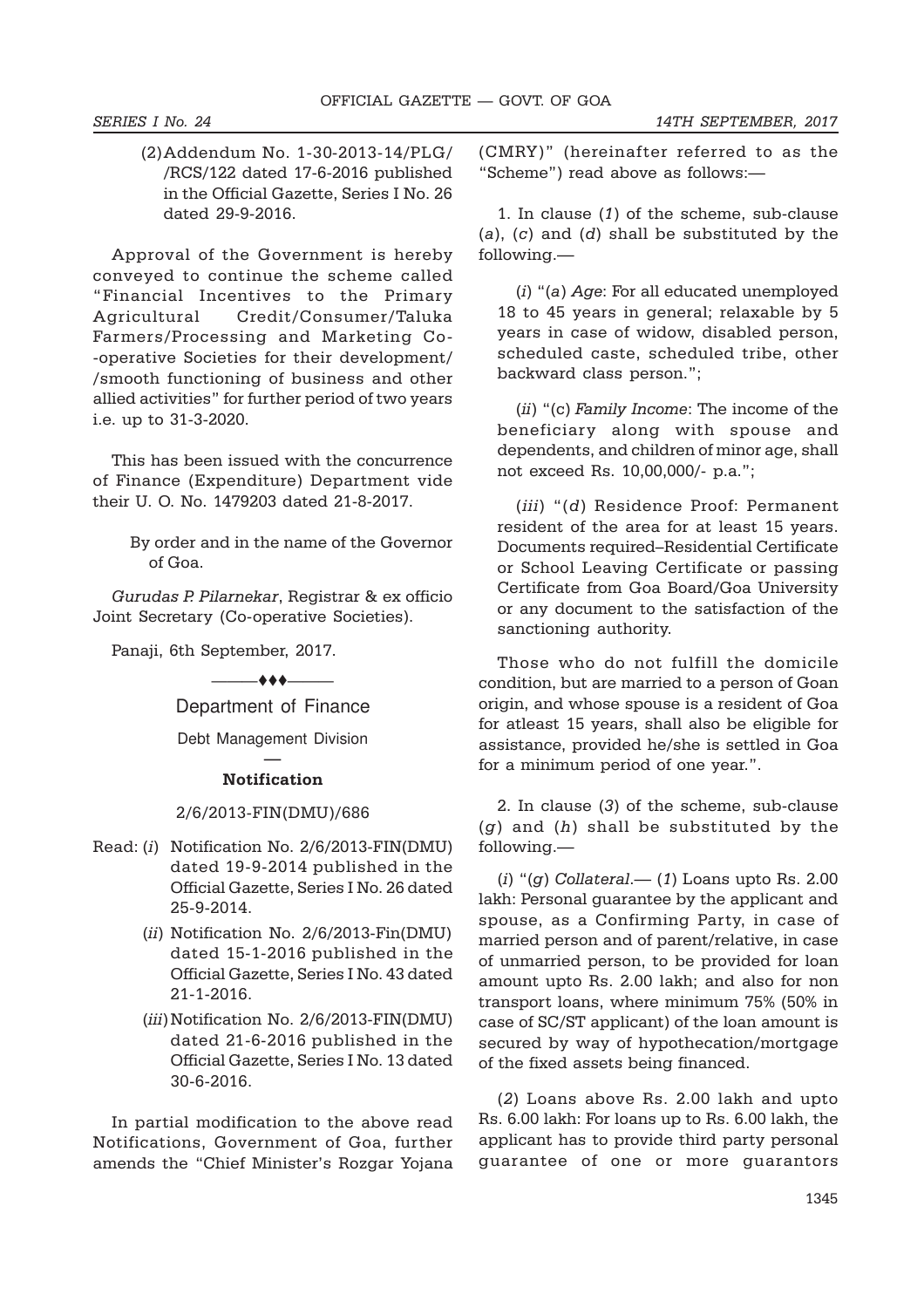depending upon the loan amount in addition to the guarantee of the spouse in case of married person and of parent/relative in case of unmarried person. Such a guarantor could be one of the following:

(a) A person owning an unencumbered immovable property in Goa, the value of which should commensurate to the loan amount

(b) An employee of the Government of Goa/Corporations of Government of Goa/ /Autonomous Body/Government Aided and other Institutions controlled by the Government of Goa.

(c) An employee of Companies of repute to the satisfaction of the TFC provided they are regular employees working for more than 10 years.

(d) A person with taxable income of minimum Rs. 5.00 lakh for preceding 3 years, with take-home salary commensurate to the EMI of the loan.

(3) Loan above Rs. 6.00 lakh: Notarised copy of ownership documents of the unencumbered immovable property owned by the guarantor/s, commensurate to the loan amount to be provided.

The guarantor should not be a defaulter with any financial institution/bank";

 $(ii)$  " $(h)$  Loans up to Rs. 1.00 lakh: The Task Force Committee could consider proposals upto Rs. 1.00 lakh depending upon genuineness of the applicant and the project, based on an affidavit of self declaration of having obtained/in the process of obtaining all clearances from competent authorities, as applicable to their proposed venture:

(1) The General Manager (MFD/Sanctions & Disbursements), EDC Ltd., is authorized to sanction proposals of loans upto Rs. 2.00 lakh and vehicle loans upto Rs. 6.00 lakh, with the approval of Managing Director, EDC Ltd. The said proposals shall subsequently be submitted to the TFC for ratification, at the meeting immediately following such sanctions.".

3. Clause (4) of the scheme, shall be substituted by the following.—

"(4) Repayment Schedule: Maximum 10 years (including moratorium of maximum 1 year) in monthly installments. In case of loans against vehicles, and certain other activities involving assets having shorter life span the maximum repayment may be restricted to 5 years for loan upto Rs. 5.00 lakh and 7 years for loan above Rs. 5.00 lakh.

(The repayment period in case of SC/ST applicant could be extended upto 20 years, based on nature of activity, strictly on the approval of the CMRY Appraisal Committee/ /Task Force Committee).".

4. Clause (5) of the scheme, shall be substituted by the following.—

"(5) Group Activity/Self Help Groups: More than one person (not exceeding five) joining together to form a partnership, LLP will also be eligible for the assistance, subject to maximum of Rs. 25.00 lakh, with the approval of TFC and above Rs. 25.00 lakh to Rs. 75.00 lakh with prior approval of the Government. The amount of assistance in this case shall be multiples of individual eligible amount under the Scheme, of respective partners.

Self Help Groups (SHGs) will also be eligible for loan assistance under the Scheme. The loan amount in such cases may extend upto Rs. 75.00 lakh depending upon the type of business activity to be undertaken. However, prior approval of the Government will be required for loan amount exceeding Rs. 25.00 lakh. Further, if and only if, all the Members of the Self Help Group belong to a particular category, viz. SC or ST or disabled or OBC or women; then the SHG will be eligible for additional benefits under the scheme as eligible for an individual belonging to the said category.".